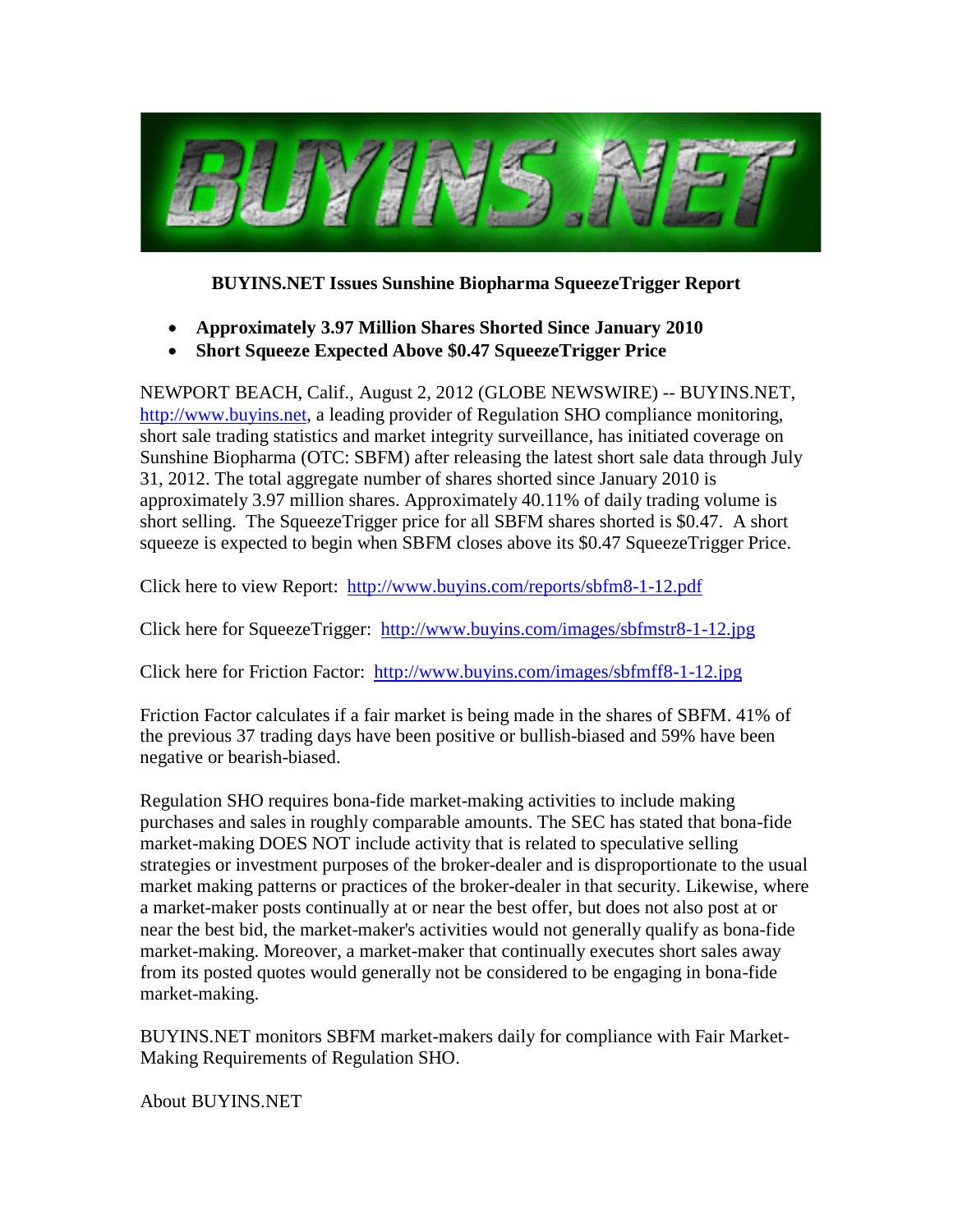BUYINS.NET, [http://www.buyins.net,](http://www.buyins.net/) monitors trading in all US stocks in real time and maintains massive databases of short sale and naked short sale time and sales data, short squeeze SqueezeTrigger prices, market-maker price movements, shareholder data, statistical data on earnings, sector correlation, seasonality, hedge fund trading strategies and comparable valuations. Reports include:

## REGULATORY & COMPLIANCE NEWS

Friction Factor -- market-maker surveillance system tracking market makers in all stocks to determine Price Friction and compliance with "Fair Market-Making Requirements".

RegSHO Naked Shorts -- tracks EVERY failure to deliver in all US stocks and all Threshold Security Lists daily for which stocks have naked short positions.

## INVESTMENTS & TRADING

SqueezeTrigger -- 34 billion cell database tracks EVERY short sale (not just total short interest) in all US stocks and calculates volume weighted price that a short squeeze will begin in each stock.

Earnings Edge -- predicts probability, price move and length of move before and after all US stock earnings reports.

Seasonality -- predicts probability, price move and length of move based on exact time of year for all US stocks.

Group Trader -- tracks sector rotation and stock correlation to its sector and predicts future moves in ALL sectors and industry groups.

Pattern Scan -- automates tracking of every technical pattern and predicts next move in stocks.

GATS -- tracks and quantifies known trading strategies.

## DISCLAIMER:

BUYINS.NET is not a registered investment advisor and nothing contained in any materials should be construed as a recommendation to buy or sell any securities. SBFM has paid \$1,116 per month to purchase data to be provided in six monthly reports. SBFM has not approved the statements made in this release. Please read our report and visit our web site, [http://www.buyins.net,](http://www.buyins.net/) for complete risks and disclosures.

Contact: BUYINS.NET Thomas Ronk